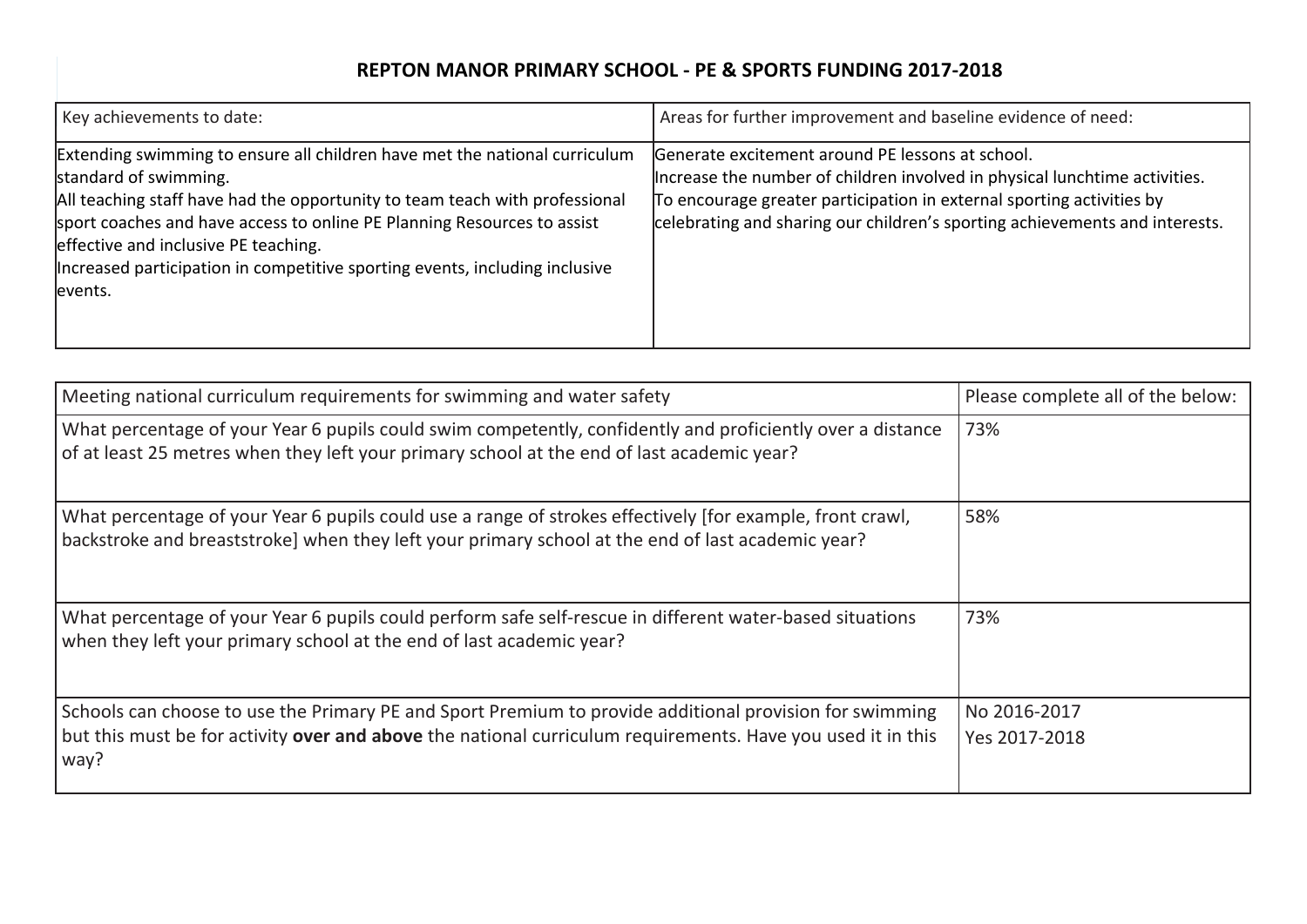| Academic Year: 2017/18                                                                                                                                                                                                     | Total fund allocated: £16k                                                                                                                | Date Updated: 30/11/2017 |                                                                                                                                                                                    |                                                                                                    |
|----------------------------------------------------------------------------------------------------------------------------------------------------------------------------------------------------------------------------|-------------------------------------------------------------------------------------------------------------------------------------------|--------------------------|------------------------------------------------------------------------------------------------------------------------------------------------------------------------------------|----------------------------------------------------------------------------------------------------|
| Key indicator 1: The engagement of all pupils in regular physical activity - Chief Medical Officer guidelines recommend that<br>primary school children undertake at least 30 minutes of physical activity a day in school | Percentage of total allocation:<br>%                                                                                                      |                          |                                                                                                                                                                                    |                                                                                                    |
| School focus with clarity on<br>intended impact on pupils:                                                                                                                                                                 | Actions to achieve:                                                                                                                       | Funding<br>allocated:    | Evidence and impact:                                                                                                                                                               | Sustainability and suggested<br>next steps:                                                        |
| Children lead a healthier lifestyle,<br>understand the importance of<br>keeping active and are exposed to a<br>variety of different physical activities. observe and team teach with sports                                | Lunchtime activities with<br>professional sports coaches.<br>Teaching staff to be released to<br>coaches.                                 | £800<br>£800             | Children are physically activity<br>for sustained periods of time.                                                                                                                 | Teaching staff running active<br>lunchtime sessions and children<br>seeking these experiences.     |
| Key indicator 2: The profile of PE and sport being raised across the school as a tool for whole school improvement                                                                                                         | Percentage of total allocation:<br>%                                                                                                      |                          |                                                                                                                                                                                    |                                                                                                    |
| School focus with clarity on<br>intended impact on pupils:                                                                                                                                                                 | Actions to achieve:                                                                                                                       | Funding<br>allocated:    | Evidence and impact:                                                                                                                                                               | Sustainability and suggested<br>next steps:                                                        |
| Children enjoying a broad range of<br>sporting activities and openly<br>discussing their interests in sports<br>and PE.                                                                                                    | Collating the children's current<br>sporting activities and sharing these<br>via assemblies, display boards and<br>classroom discussions. | £500                     | Display board showing sporting<br>heroes, children engaged and<br>interested in each other's<br>achievements and encouraged to<br>participate in a wider variety of<br>activities. | Start of each year survey by<br>Year 6 Sports Leader to collate<br>children's sporting activities. |